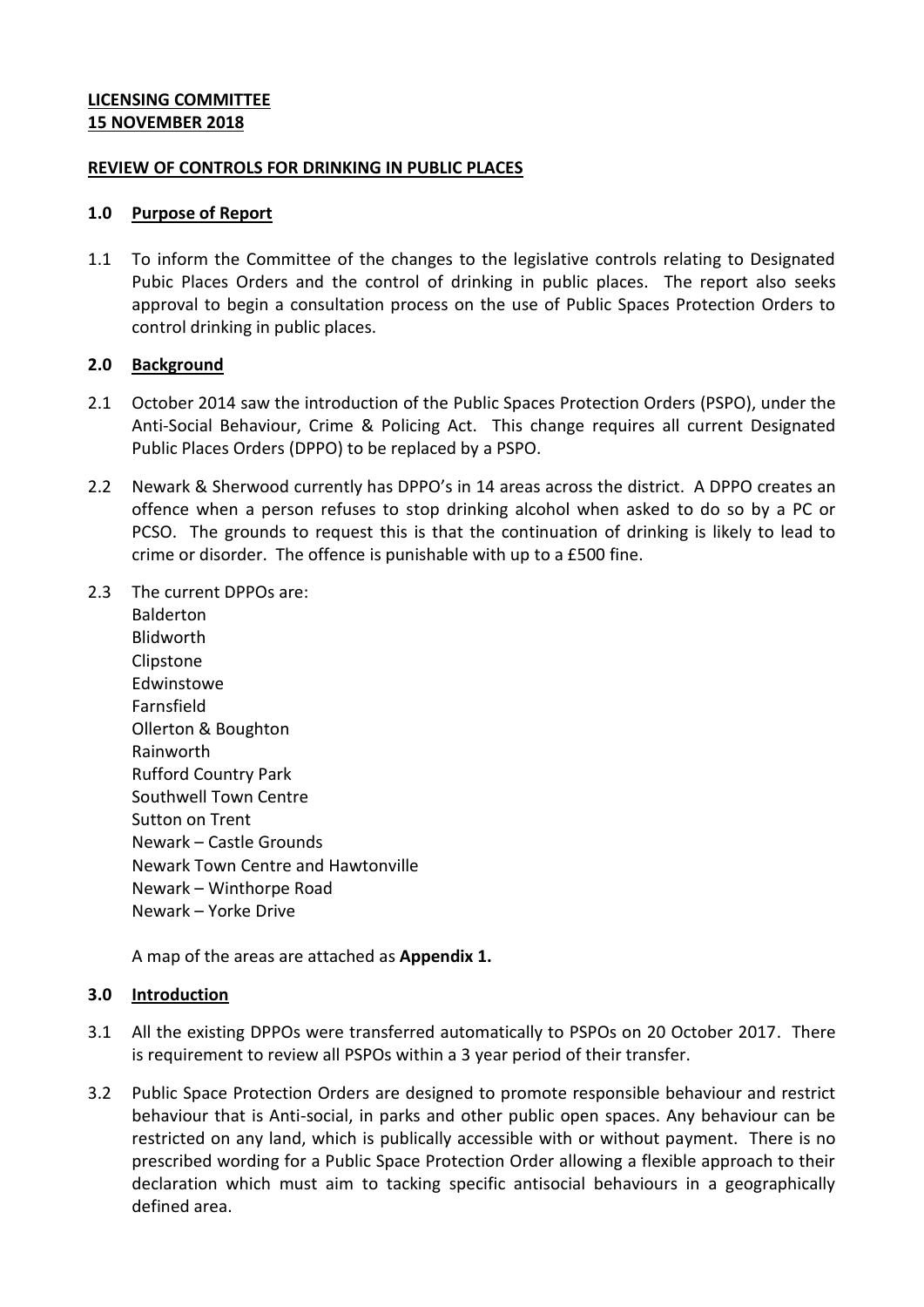- 3.3 Public Spaces Protection Orders (PSPOs) are intended to provide means of preventing individuals or groups committing anti-social behaviour in a public space where the behaviour is having, or likely to have, a detrimental effect on the quality of life of those in the locality; be persistent or continuing in nature; and be unreasonable.
- 3.4 The power to make an Order rests with local authorities, in consultation with the Police and other relevant bodies who may be affected.
- 3.5 Section 59 of the Act sets out the basis on which local authorities may make a PSPO. It provides as follows:
	- (1) A local authority may make a public spaces protection order if satisfied on reasonable grounds that two conditions are met.
	- (2) The first condition is that:
		- (a) activities carried on in a public place within the authority's area have had a detrimental effect on the quality of life of those in the locality, or
		- (b) it is likely that activities will be carried on in a public place within that area and that they will have such an effect.
	- (3) The second condition is that the effect, or likely effect, of the activities:
		- (a) is, or is likely to be, of a persistent or continuing nature,
		- (b) is, or is likely to be, such as to make the activities unreasonable, and
		- (c) justifies the restrictions imposed by the notice.
	- (4) A public spaces protection order is an order that identifies the public place referred to in subsection (2) ("the restricted area") and:
		- (a) prohibits specified things being done in the restricted area,
		- (b) requires specified things to be done by persons carrying on specified activities in that area, or
		- (c) does both of those things.
	- (5) The only prohibitions or requirements that may be imposed are ones that are reasonable to impose in order—
		- (a) to prevent the detrimental effect referred to in subsection (2) from continuing, occurring or recurring, or
		- (b) to reduce that detrimental effect or to reduce the risk of its continuance, occurrence or recurrence.
	- (6) A prohibition or requirement may be framed—
		- (a) so as to apply to all persons, or only to persons in specified categories, or to all persons except those in specified categories;
		- (b) so as to apply at all times, or only at specified times, or at all times except those specified;
		- (c) so as to apply in all circumstances, or only in specified circumstances, or in all circumstances except those specified.
	- (7) A public spaces protection order must—
		- (a) identify the activities referred to in subsection (2);
		- (b) explain the effect of section 63 (where it applies) and section 67;
		- (c) specify the period for which the order has effect.